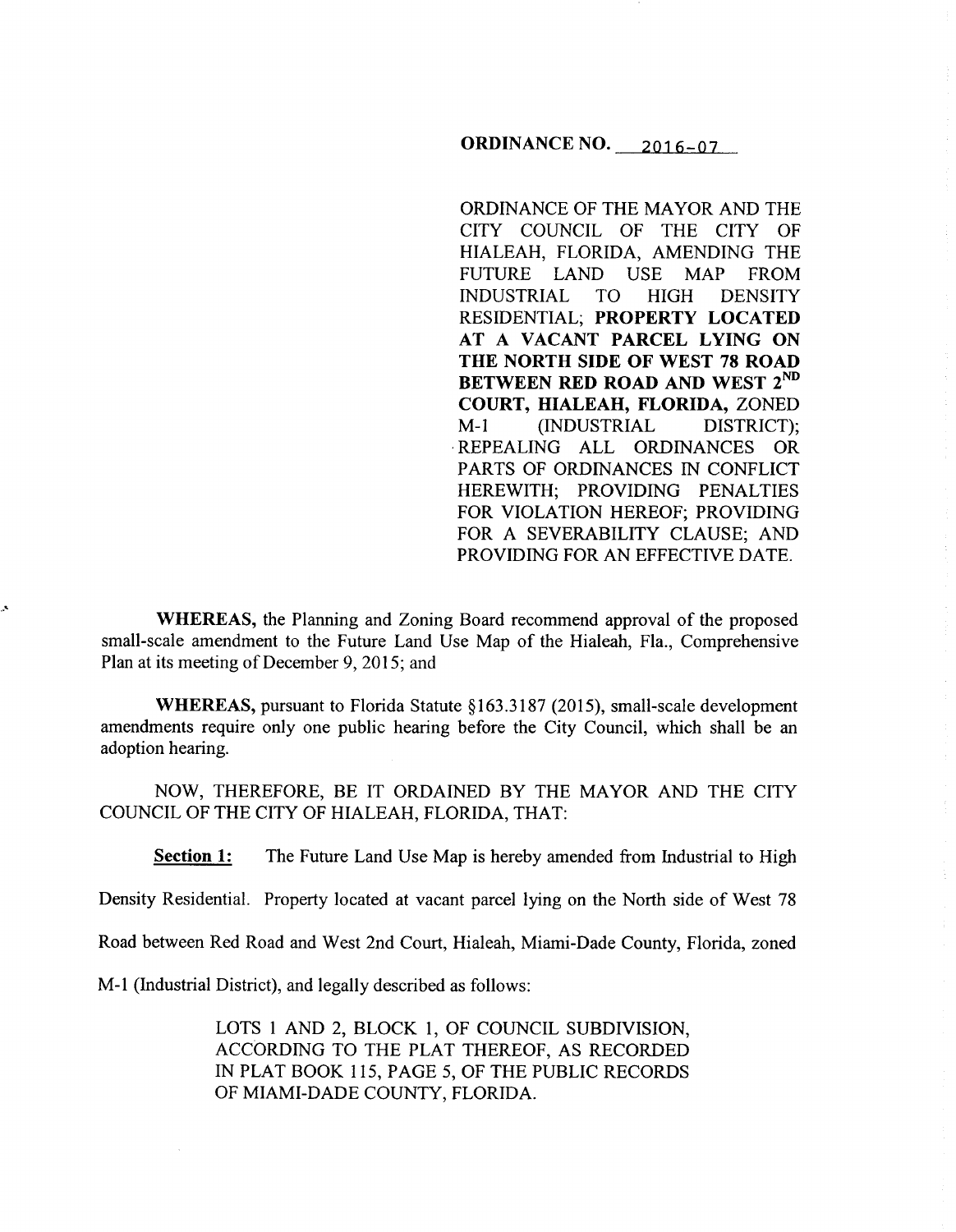# **Section 2: Repeal of Ordinances in Conflict.**

All ordinances or parts of ordinances in conflict herewith are hereby repealed to the extent of such conflict.

## **Section 3: Penalties.**

Any person, business, association, corporation, partnership or other legal entity who violates any of the provisions of this ordinance shall be assessed a civil penalty, up to a maximum of \$500.00, within the discretion of the court or administrative tribunal having jurisdiction. Each day that a violation continues shall constitute a separate violation.

### **Section 4: Severability Clause.**

If any phrase, clause, sentence, paragraph or section of this ordinance shall be declared invalid or unconstitutional by the judgment or decree of a court of competent jurisdiction, such invalidity or unconstitutionality shall not affect any of the remaining phrases, clauses, sentences, paragraphs or sections of this ordinance.

### **Section 5: Effective Date.**

Pursuant to Florida Statutes §163.3187(2015), this ordinance shall become effective 31 days after adoption. The date of adoption of this plan amendment shall be the date of signature by the Mayor of the City of Hialeah, Florida or the date of the next regularly scheduled City Council meeting, if the Mayor's signature is withheld or if the City Council overrides the Mayor's veto. Anyone seeking to challenge the compliance of this small-scale <sup>p</sup>lan amendment shall file a petition with the Division of Administrative Hearings within 30 days following the local government's adoption of the amendment. If challenged within 30 days after adoption, this small scale plan amendment shall not be effective until the state land